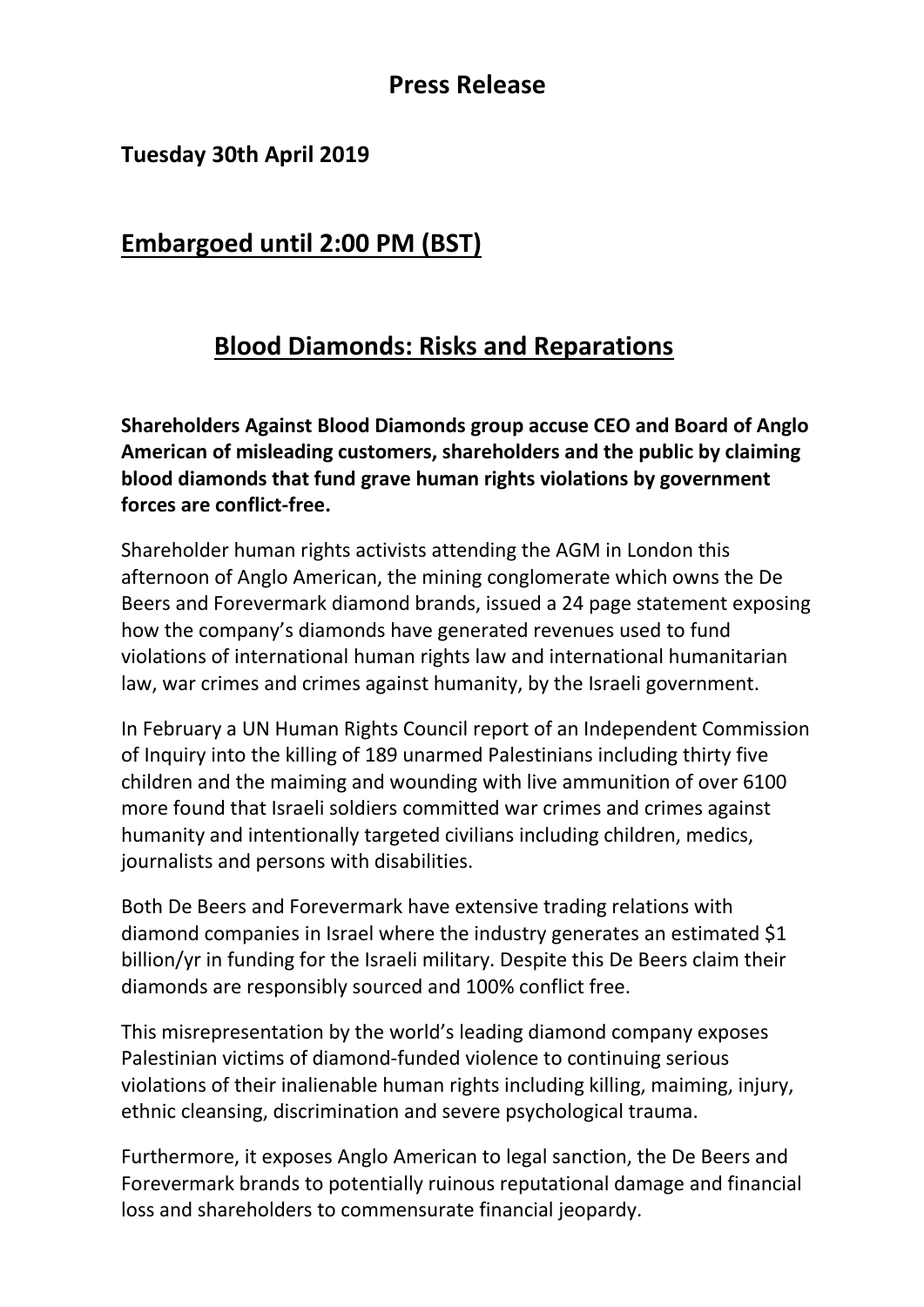We call on Anglo American brands De Beers and Forevermark to immediately end the trade in diamonds that are a major source of funding for a regime guilty of grave human rights violations

Ends.

For Information contact: Sean Clinton 353-872725300

## Notes for Editors

**Shareholders Against Blood Diamonds**, Anglo American Shareholder Alert: Blood Diamonds - Risks and Reparations, April 30 2019. http://inminds.co.uk/docs/AAAgm.pdf

**United Nations Human Rights Council**, Report of the detailed findings of the independent international Commission of inquiry on the protests in the Occupied Palestinian Territory A/HRC/40/CRP.2 18 March 2019.

<https://www.ohchr.org/EN/HRBodies/HRC/CoIOPT/Pages/Report2018OPT.aspx> (Accessed 24/4/2019)

**Jerusalem Post**, December 19, 2018, Netanyahu: Strong Economy Critical for Israeli Military Might - "Israel is responsible for generating 88% of the vast security budget that funds the IDF" [https://www.jpost.com/Breaking-News/Netanyahu-The-IDF-is-the-only-army](https://www.jpost.com/Breaking-News/Netanyahu-The-IDF-is-the-only-army-fighting-Iran-and-we-are-winning-574769)[fighting-Iran-and-we-are-winning-574769](https://www.jpost.com/Breaking-News/Netanyahu-The-IDF-is-the-only-army-fighting-Iran-and-we-are-winning-574769)

June 2018 – **Human Rights Watch**, Israel: Apparent War Crimes in Gaza <https://www.hrw.org/news/2018/06/13/israel-apparent-war-crimes-gaza>

June 2018 – **Human Rights Watch**, EU Should Push to Protect Rights in Diamond Trade <https://www.hrw.org/news/2018/06/13/eu-should-push-protect-rights-diamond-trade>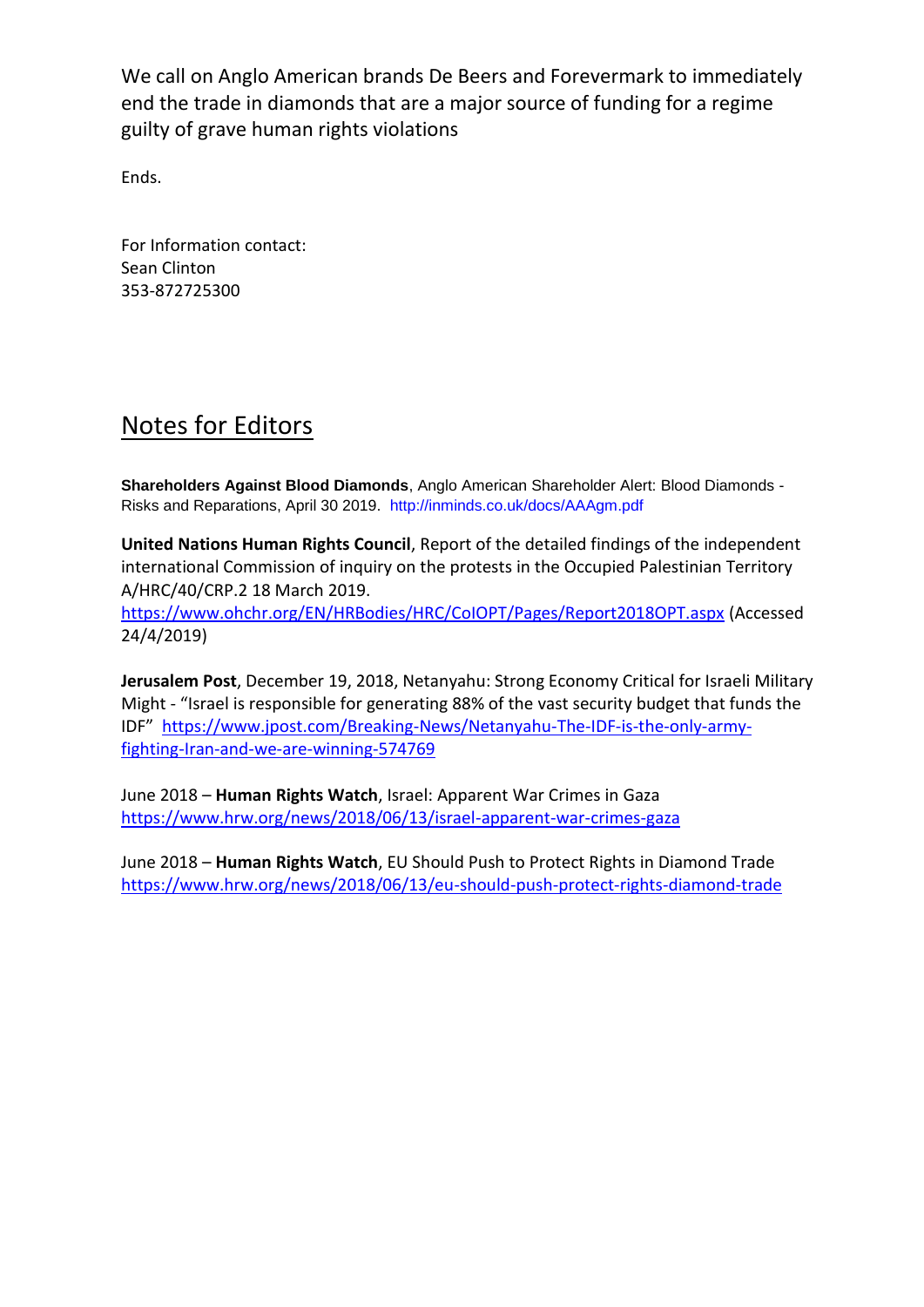May 2018 **– Palestinian Chronicle** - Special Report: Israel's Blood Diamonds: Watchdogs Turn a Blind Eye

<http://www.palestinechronicle.com/israels-blood-diamonds-watchdogs-turn-blind-eye/>

Israeli trade statistics can be found here [https://tradecompetitivenessmap.intracen.org/TP\\_EP\\_CI.aspx](https://tradecompetitivenessmap.intracen.org/TP_EP_CI.aspx)

**Israeli Diamond Exchange** Oct. 2015 - President of Israeli Diamond Exchange blocks WDC reform widening the definition of conflict diamonds "to include countries who flout human rights laws not just in mining areas but also in diamond trading centers." <http://www.en.isde.co.il/article.aspx?id=29402>

Dec. 2016 - **Global Research** – Sean Clinton - Blood Diamonds: More than One Fifth of Diamonds Sold Worldwide are Funding Bloodshed and Violence [https://www.globalresearch.ca/blood-diamonds-more-than-one-fifth-of-diamonds-sold-worldwide](https://www.globalresearch.ca/blood-diamonds-more-than-one-fifth-of-diamonds-sold-worldwide-are-funding-bloodshed-and-violence/5561214)[are-funding-bloodshed-and-violence/5561214](https://www.globalresearch.ca/blood-diamonds-more-than-one-fifth-of-diamonds-sold-worldwide-are-funding-bloodshed-and-violence/5561214)

June 2013 – **South African Civil Society Coalition** call for Israel to be excluded from KPSC [http://mediareviewnet.com/2013/06/press-statement-south-african-officials-must-reject](http://mediareviewnet.com/2013/06/press-statement-south-african-officials-must-reject-israeli-blood-diamonds-and-secure-jobs-in-diamond-beneficiation/)[israeli-blood-diamonds-and-secure-jobs-in-diamond-beneficiation/](http://mediareviewnet.com/2013/06/press-statement-south-african-officials-must-reject-israeli-blood-diamonds-and-secure-jobs-in-diamond-beneficiation/)

Dec 2011 - **Global Witness** leaves Kimberley Process, calls for diamond trade to be held accountable - "Most consumers still cannot be sure where their diamonds come from, nor whether they are financing armed violence or abusive regimes." [http://www.globalwitness.org/library/global-witness-leaves-kimberley-process-calls-diamond](http://www.globalwitness.org/library/global-witness-leaves-kimberley-process-calls-diamond-trade-be-held-accountable)[trade-be-held-accountable](http://www.globalwitness.org/library/global-witness-leaves-kimberley-process-calls-diamond-trade-be-held-accountable)

**Amnesty International** - "Impunity continued for war crimes committed by Israeli forces during Operation "Cast Lead" in 2008-2009, and there were no indications that independent investigations would be conducted into violations committed during the November 2012 Gaza-Israel conflict." [http://www.amnesty.org/en/region/israel-and-occupied-palestinian-territories/report-](http://www.amnesty.org/en/region/israel-and-occupied-palestinian-territories/report-2013)[2013](http://www.amnesty.org/en/region/israel-and-occupied-palestinian-territories/report-2013)

**Human Rights Watch** – "Official statements that reflect the military having adopted an unlawful basis for attacks are evidence of war crimes because they show intent." <http://www.hrw.org/news/2012/12/20/israelgaza-unlawful-israeli-attacks-palestinian-media>

**Bt'Selem report** into human rights violations during Operation Pillar Of Defense 14-21 November 2012 [http://www.btselem.org/download/201305\\_pillar\\_of\\_defense\\_operation\\_eng.pdf](http://www.btselem.org/download/201305_pillar_of_defense_operation_eng.pdf)

**UNHRC** - "The Mission finds that the conduct of the Israeli armed forces constitutes grave breaches of the Fourth Geneva Convention in respect of wilful killings and wilfully causing great suffering to protected persons and, as such, give rise to individual criminal responsibility. It also finds that the direct targeting and arbitrary killing of Palestinian civilians is a violation of the right to life." *UN Human Rights Council Report of the Fact-Finding Mission of the Gaza Conflict* – <http://www2.ohchr.org/english/bodies/hrcouncil/docs/12session/A-HRC-12-48.pdf>

**Israeli political economist, Shir Hever**, "Every time somebody buys a diamond that was exported from Israel some of that money ends up in the Israeli military, so the financial connection is quite clear. Overall the Israeli diamond industry contributes about \$1 billion annually to the Israeli military and security industries." <https://www.youtube.com/watch?v=Q76ktVtvgVg>